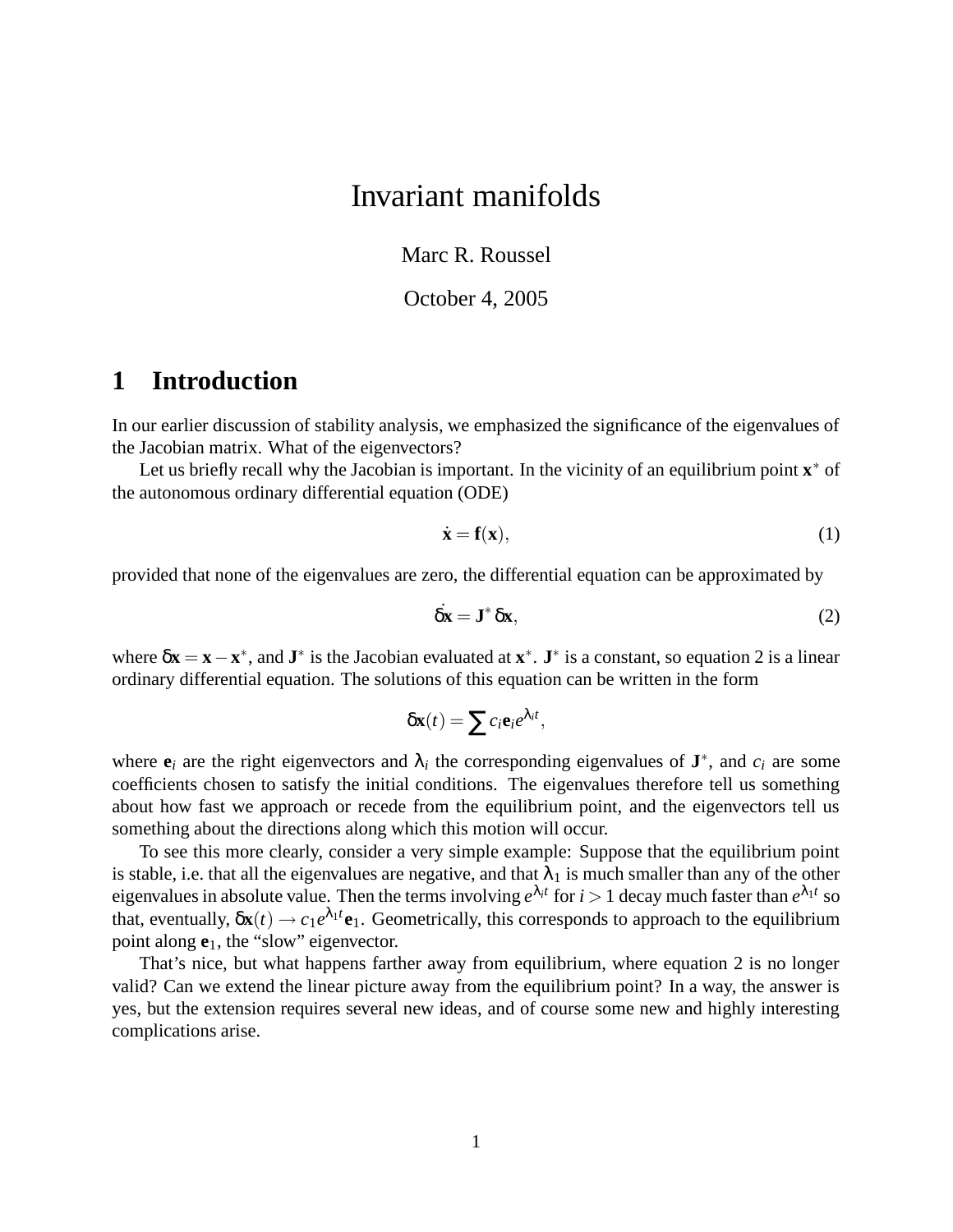### **2 Flow dynamics away from the equilibrium point**

Suppose that  $\mathbf{x}_1$  is an arbitrary point in the phase space of equation 1, and  $\mathbf{x}_2$  is a second point close to  $\mathbf{x}_1$ . Let  $\delta \mathbf{x}$  be the vector connecting  $\mathbf{x}_1$  to  $\mathbf{x}_2$ , i.e.

$$
\delta \mathbf{x} = \mathbf{x}_2 - \mathbf{x}_1.
$$

The evolution in time of δ**x** is therefore given by

$$
\dot{\delta x}=\dot{x}_2-\dot{x}_1=f(x_2)-f(x_1)=f(x_1+\delta x)-f(x_1).
$$

We can Taylor expand  $\mathbf{f}(\mathbf{x}_1 + \delta \mathbf{x})$  about  $\delta \mathbf{x} = 0$ :

$$
\mathbf{f}(\mathbf{x}_1 + \delta \mathbf{x}) = \mathbf{f}(\mathbf{x}_1) + \mathbf{J}_1 \delta \mathbf{x} + \dots
$$

Here,  $J_1$  is the Jacobian evaluated at  $x_1$ . To lowest order, the difference vector  $\delta x$  therefore obeys the differential equation

$$
\dot{\delta x} \approx J_1 \delta x. \tag{3}
$$

Thislooks an awful lot like the linearized equation for evolution near the equilibrium point. There's a major difference however. If we have two systems governed by the differential equation 1, they both move through phase space as time unfolds. Thus, the Jacobian matrix in equation 3 changes as time goes on, except in the special case of linear differential equations. The eigenvectors and eigenvalues therefore also change, so we have to be careful in interpreting the eigenvector decomposition of **J**1. Nevertheless, we can say that *locally*, we will observe convergence or divergence of trajectories either toward or away from each other at rates controlled by the eigenvalues of **J**<sup>1</sup> and along the directions indicated by its eigenvectors.

Now suppose that we start very close to the equilibrium point on one of the eigenvectors. (For the sake of argument, consider the case of a real eigenvector corresponding to a unique eigenvalue.) If we follow this eigenvector backward in time (i.e. evolve the point under the action of the dynamical system  $\dot{\mathbf{x}} = -\mathbf{f}(\mathbf{x})$ , it will trace out a trajectory which, run forward in time, runs into the equilibrium point along the specified eigenvector. As long as the eigenvalue spectrum<sup>1</sup> doesn't change in any important way (eigenvalues don't change order, change signs, become complex, etc.), the trajectories near this "eigentrajectory" will behave much as they did near the corresponding eigenvector in the vicinity of the equilibrium point. The extension of the slow eigenvector of a stable equilibrium point should, for instance, attract nearby trajectories faster than systems move along it.

We can generalize the picture given above for trajectories which extend single eigenvectors to cover the case of sets of trajectories which extend several eigenvectors with a given property. The extension of a pair of eigenvectors would be a surface, the extension of three eigenvectors would be a three-dimensional hypersurface, and so on. These extensions, which are called **invariant manifolds**, turn out to be theoretically quite important. Here are some formal definitions:

<sup>&</sup>lt;sup>1</sup>This is exactly what it sounds like: the collection of all the eigenvalues. It's called a spectrum because we sometime image it by drawing a line at the value of (e.g.) the real part of each eigenvalue. If there's more than one eigenvalue with the same real part, we draw twice as tall a line.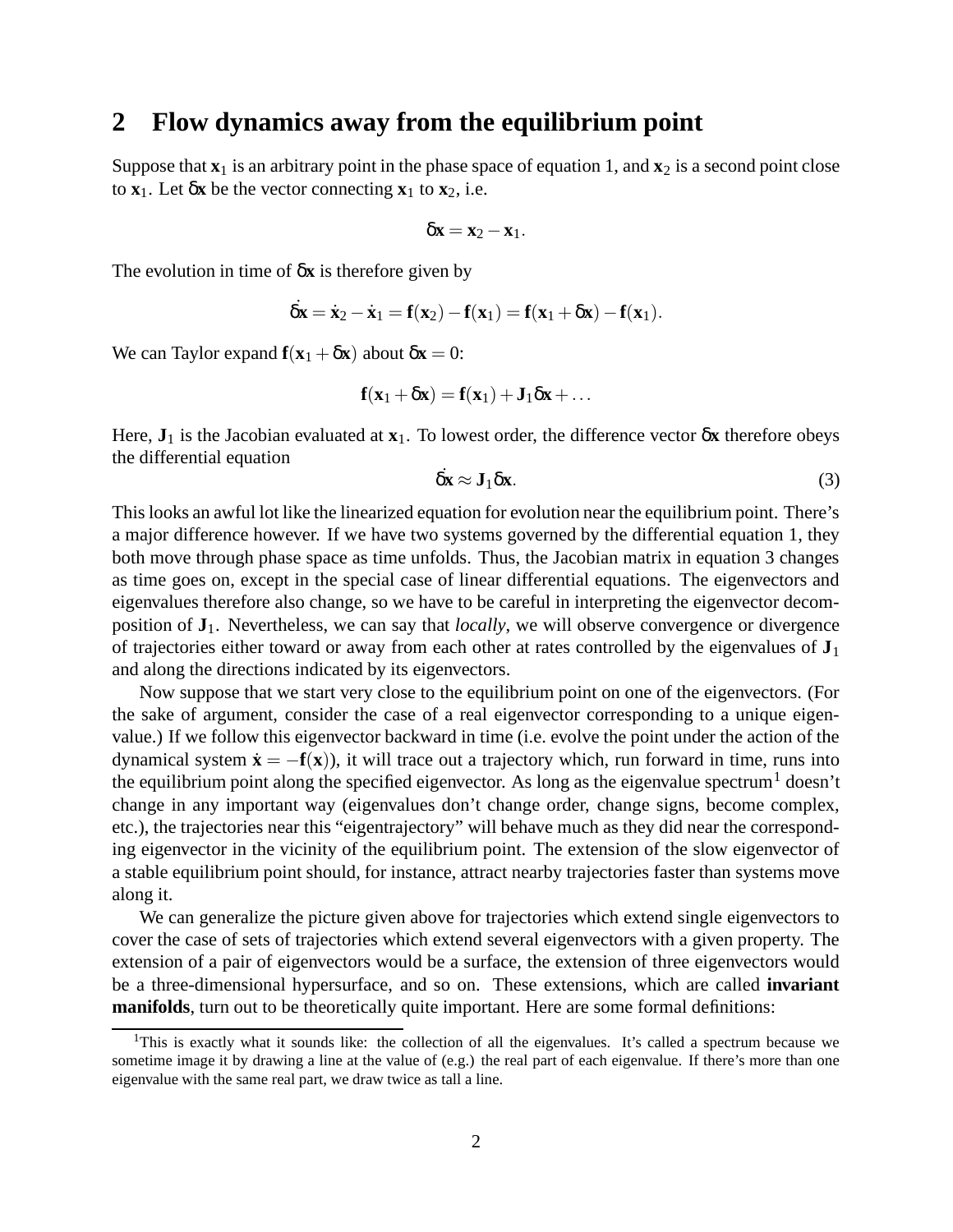**Definition 1** *A differentiable manifold is a continuously and smoothly parameterizable geometric* object. In other words, it is a geometric object for which it is possible to establish a system under *which every point within the object can be labeled with a unique identifier (e.g. coordinates), and for which the labels vary continuously and smoothly as we move across the object.*

**Comment 1** *The word "smooth" implies that the parameterization of a differentiable manifold has at least a few continuous derivatives. I'm trying to avoid getting too ridiculously technical, so I'm being deliberately vague about exactly how many continuous derivatives are enough to make a function smooth. In general in what follows, every function we see will have at least two continuous derivatives.*

**Comment 2** *Since differentiable manifolds are continuously parameterizable, then in any given smooth coordinate system (e.g. in our phase-space coordinates), it is possible to express the manifold* locally *(i.e. in some neighborhood of any specified point) as the graph of a function. In other words, if we have a d-dimensional manifold in an n-dimensional space, then at every point in the manifold, we can write*

 $z = h(v)$ ,

where  $\bf{y}$  is a set of d of the coordinates in our space,  $\bf{h}$  is a differentiable function of d variables, *and* **z** *is the remaining set of n*−*d coordinates. Because this is only guaranteed locally, we might* have to use a different set of variables  $\bf{y}$  and a different  $\bf{h}$  in different parts of the manifold.

**Definition 2** *An invariant set is any set of points in a dynamical system which are mapped into other points in the same set by the evolution operator.*

- **Example 2.1** Any equilibrium point or set of equilibrium points is an invariant set since each of these points is mapped into itself by the evolution operator.
- **Example 2.2** A trajectory is an invariant set because each point in the trajectory evolves into another point in the same trajectory under the action of the evolution operator.

**Definition 3** *An invariant manifold is exactly what it sounds like: an invariant set that happens to be a differentiable manifold.*

**Example 2.3** A single equilibrium point is an invariant manifold: It's clearly invariant, and it's a trivial (zero-dimensional) manifold. A set of equilibrium points on the other hand is not an invariant manifold because it lacks continuity.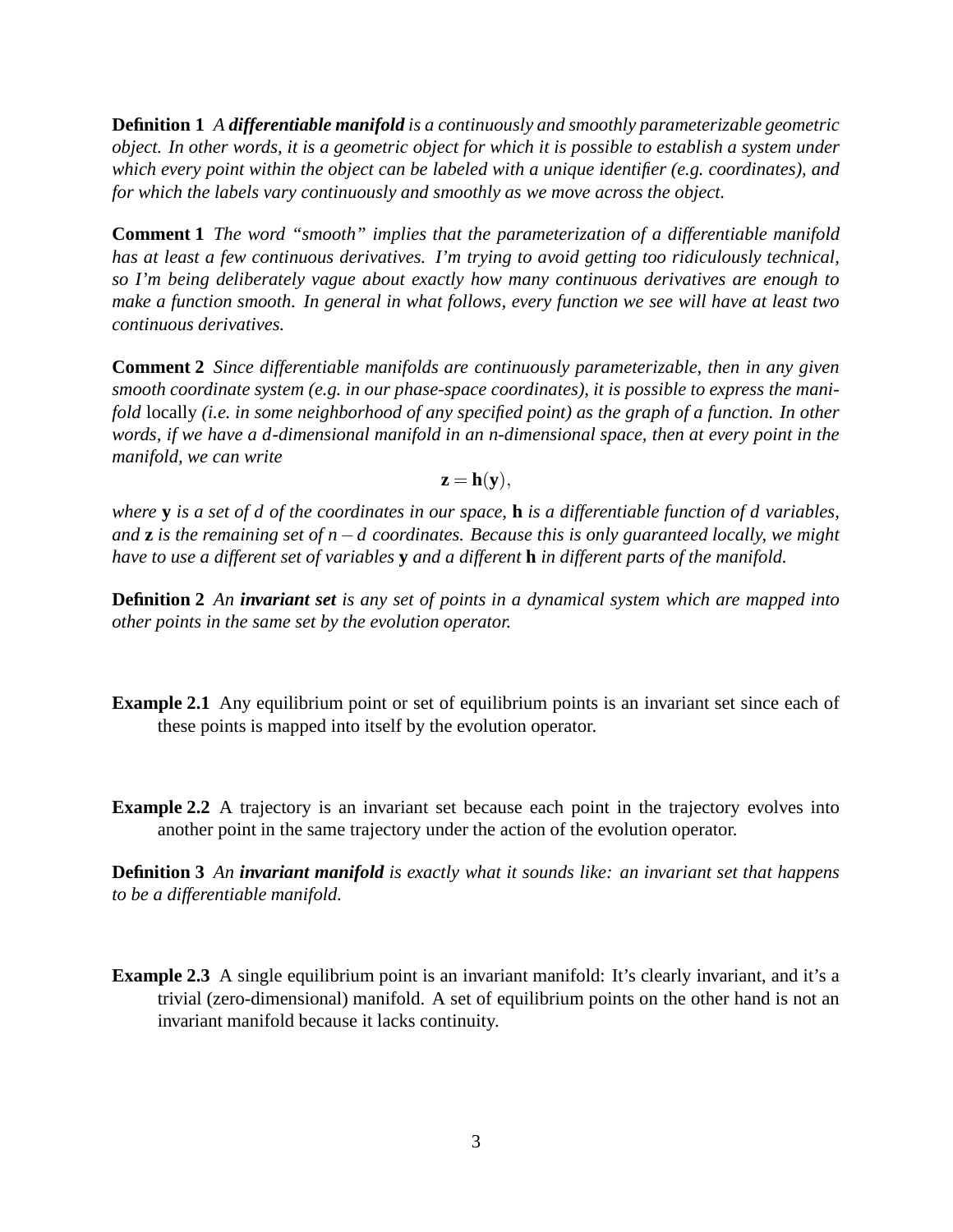

Figure 1: Sketch of a two-dimensional invariant manifold produced by the prescription of example 2.4. The initial curve is shown in bold. This is an arbitrary smoothly parameterizable curve. The dotted curve connects points corresponding to the same time *t* along each of the trajectories. Each point on the manifold can be labeled by a pair of values: The distance along the initial curve from which the trajectory was started, and the time along the trajectory.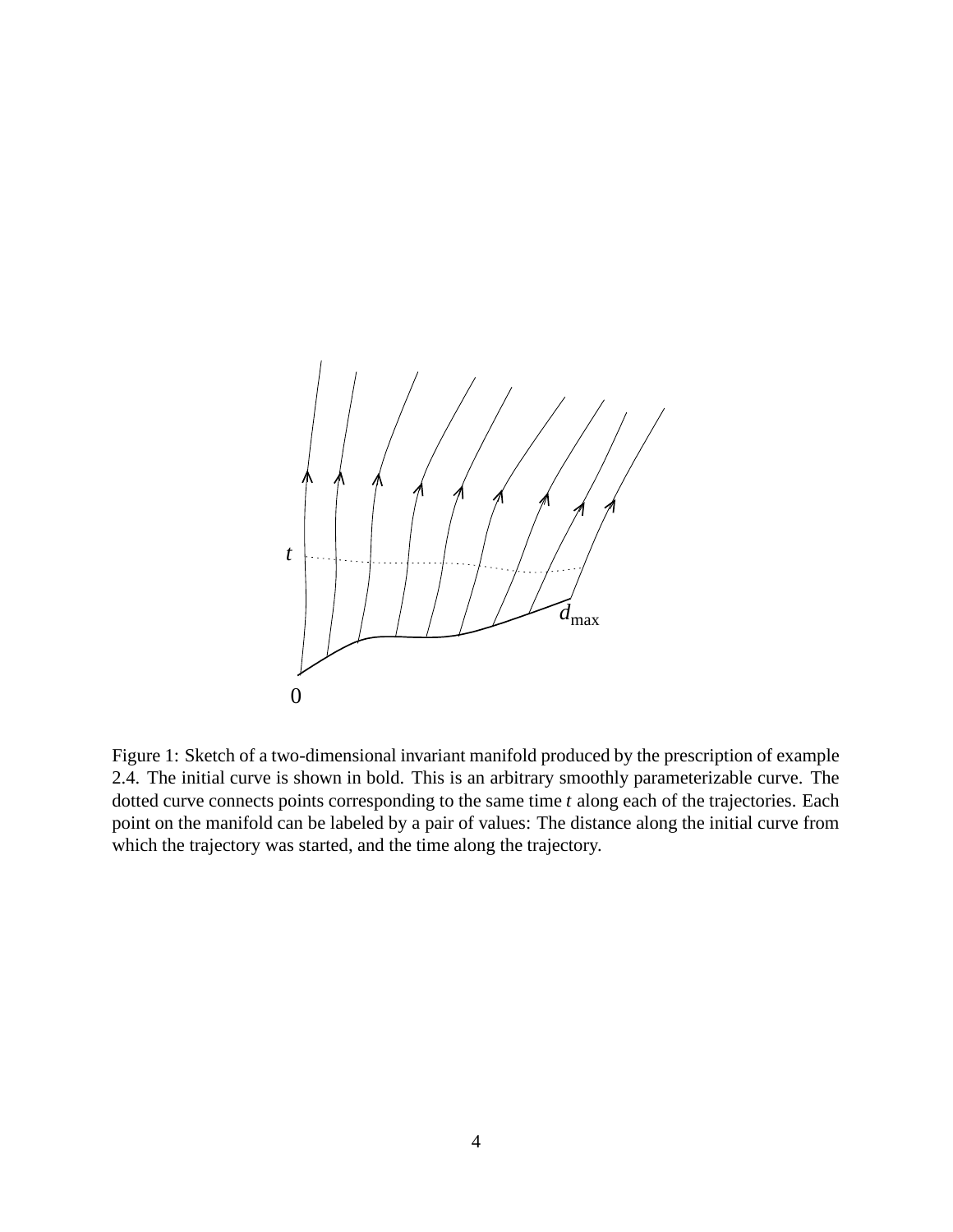**Example 2.4** Suppose that we draw a smooth curve in phase space which we can parameterize in some way, e.g. by distance from the end of the curve where we started drawing. We then take each point on this curve as the initial condition for the differential equation 1 and compute trajectories for all of these initial conditions. (Obviously, we can't do this in practice since there are an infinite number of points on the curve. . .) Figure 1 shows a sketch of what we might get. Provided the vector field is smooth, connecting points corresponding to the same point in time along each trajectory will generate a smooth curve. We therefore have a geometric object which is invariant, since trajectories are individually invariant, and which can be smoothly parameterized by the distance from the end of our curve at which we started the trajectory and by the time along the trajectory. The result is therefore a two-dimensional invariant manifold, which is just a piece of a two-dimensional surface in phase space.

Since invariant manifolds are differentiable manifolds, then at each point in a *d*-dimensional manifold we can write

$$
\mathbf{z} = \mathbf{z}(\mathbf{y}),
$$

where, again, **y** is a set of *d* of the phase-space coordinates, and **z** represents the remaining  $n-d$ coordinates. Take a time derivative of this equation with respect to time. According to the chain rule,

$$
\frac{d\mathbf{z}}{dt} = \sum_{i=1}^d \frac{\partial \mathbf{z}}{\partial y_i} \frac{dy_i}{dt}.
$$

The time derivatives are just the rate equations of our dynamical system. Since we are, for the moment, only considering autonomous ODEs, these rates only depend on  $\mathbf{x} \equiv \cup \{y, z\}$ , so this equation is a partial differential equation for **z**(**y**). This very important equation is known in dynamical systems theory as the **manifold equation**. We shall return to it shortly.

# **3 Special eigenspaces of equilibrium points**

The idea of extending eigenvectors into invariant manifolds will only be useful if we can locate sets of eigenvectors and, by extension, invariant manifolds, which have interesting properties. Based on our knowledge of linearized stability analysis, the following three eigenspaces (subspaces of the full phase space spanned by eigenvectors) are obvious candidates:

**Definition 4** The **stable eigenspace**  $E^s$  is the space spanned by the eigenvectors whose corre*sponding eigenvalues have negative real parts.*

**Definition 5** The **unstable eigenspace**  $E^u$  is the space spanned by the eigenvectors whose corre*sponding eigenvalues have positive real parts.*

**Definition 6** The *centre**eigenspace*  $E^c$  is the space spanned by the eigenvectors whose corre*sponding eigenvalues have a real part of zero.*

**Comment 3** *Complex eigenvectors and their eigenvalues come in complex-conjugate pairs (identical real parts and imaginary parts of opposite sign). In this case, the appropriate eigenspace is spanned by the real and imaginary parts of the vector.*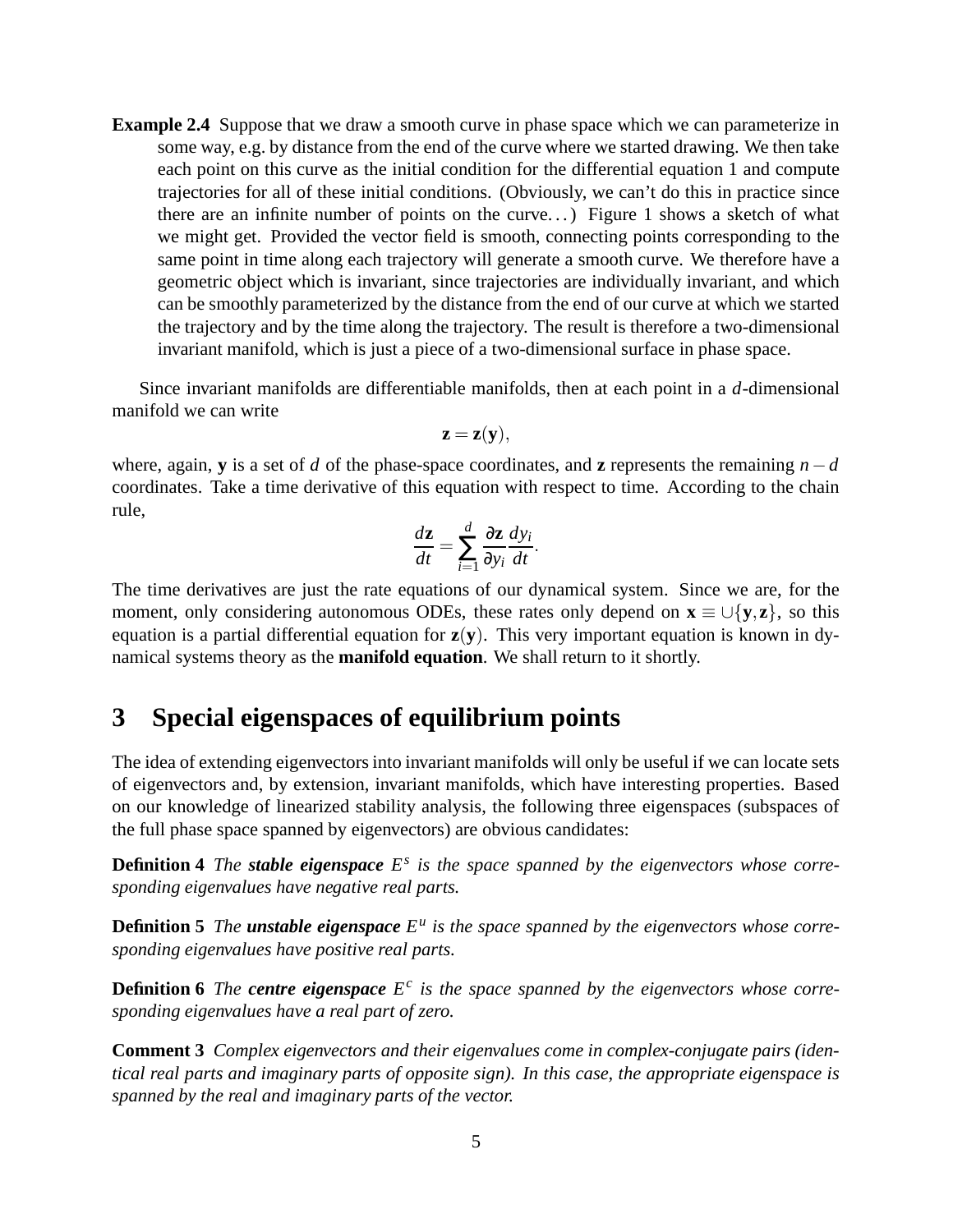The following examples illustrate the importance of these eigenspaces in understanding the flow near an equilibrium point.

**Example** 3.1 Suppose that an equilibrium point in a three-dimensional system has a pair of complexconjugate eigenvalues with negative real parts, and a positive eigenvalue. Then the flow near the equilibrium point has to look qualitatively as follows:



 $E^u$  is, in this case, just the unstable eigenvector. Any system on  $E^u$  will escape the equilibrium point along this vector. Trajectories which start in the stable eigenspace *E s* spiral down to the equilibrium point. Trajectories which start in neither eigenspace will execute a motion which is a combination of the two: They spiral toward  $E^u$  while moving away from the equilibrium point along this vector. (Think of a corkscrew around  $E^u$ , and you'll have a fair picture of what happens to these trajectories. Note that, eventually, and neglecting the fact that we are moving away from equilibrium into a region where things might get more complicated, the motion corresponding to the stable spiral will bring the system onto the unstable eigenspace so that the latter represents the long-term evolution of the system.

**Example 3.2** Suppose that an equilibrium point has two eigenvalues with zero real parts and that all the rest are negative. A three-dimensional picture of the flow near the equilibrium point might look as follows: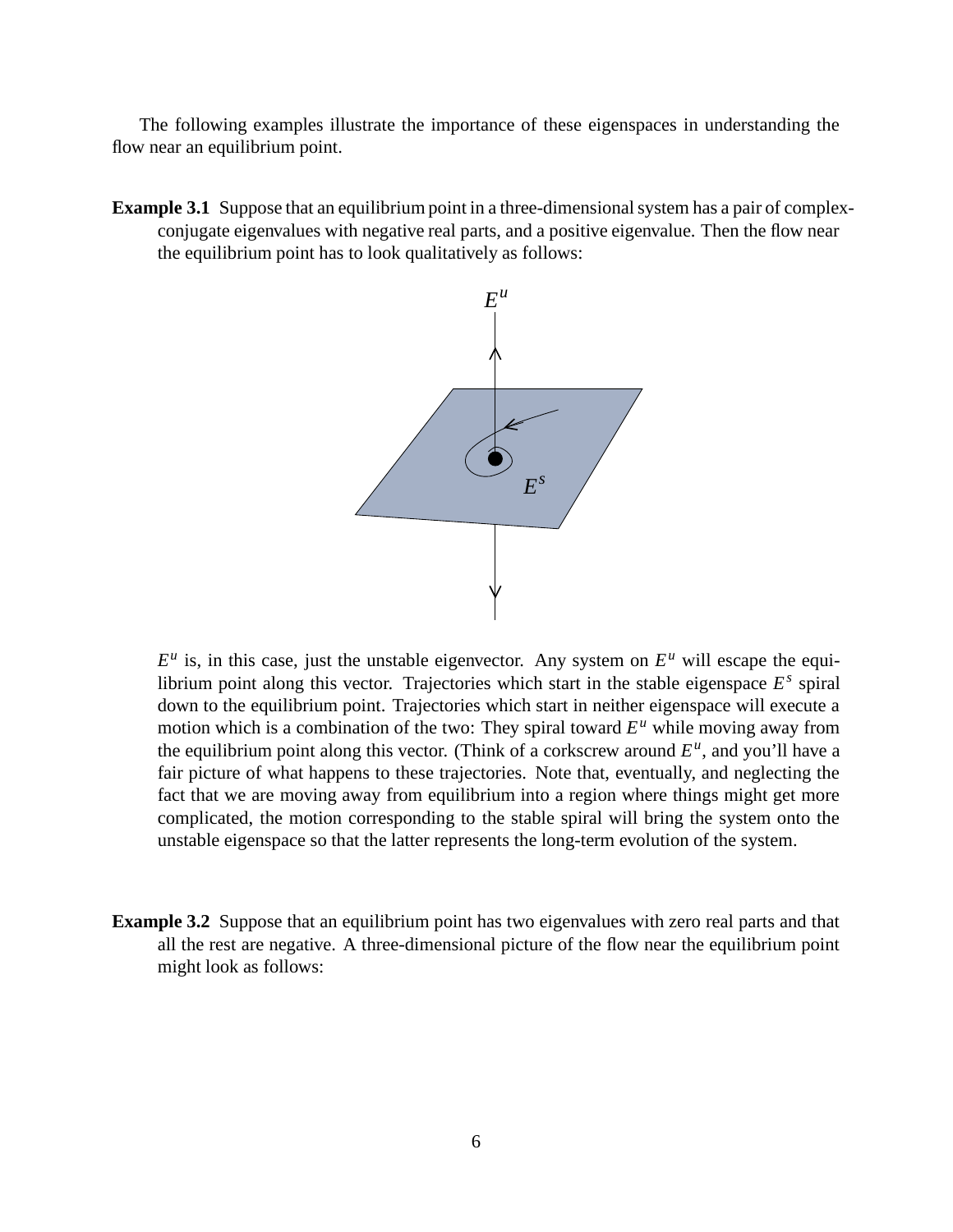

Any trajectory which starts off the centre manifold  $E^c$  is taken there along a path roughly parallel to  $E^s$ . Accordingly, the flow eventually lies in the centre eigenspace. Note that we can't say exactly what happens when systems reach this eigenspace, which is why I didn't draw any trajectories on *E c* . This means however that the problem of analyzing the behavior in a high-dimensional space has now been reduced to the simpler problem of analyzing the motion on a two-dimensional surface.

### **4 Some important classes of invariant manifolds**

Since invariant manifolds are just extensions of eigenspaces, they have similar names, with similar meanings. The following technical definitions can be given for the stable and unstable manifolds:

**Definition 7** The stable manifold  $W^s$  of an equilibrium point  $P$  is a set of points in phase space *with the following two properties:*

- *1. For*  $\mathbf{x} \in W^s$ ,  $\varphi^t(\mathbf{x}) \to P$  *as*  $t \to \infty$ .
- 2. W<sup>*s*</sup> *is tangent to*  $E^s$  *at*  $\varPsi$ *.*

**Definition 8** The unstable manifold  $W^u$  of an equilibrium point is a set of points in phase space *with the following two properties:*

- *1. For*  $\mathbf{x} \in W^u$ ,  $\varphi^t(\mathbf{x}) \to P$  *as*  $t \to -\infty$ *.*
- 2.  $W^u$  *is tangent to*  $E^u$  *at*  $\varPsi$ *.*

**Comment 4** *It is possible to generalize the definitions of stable and unstable manifolds to arbitrary attractors, and not just equilibria.*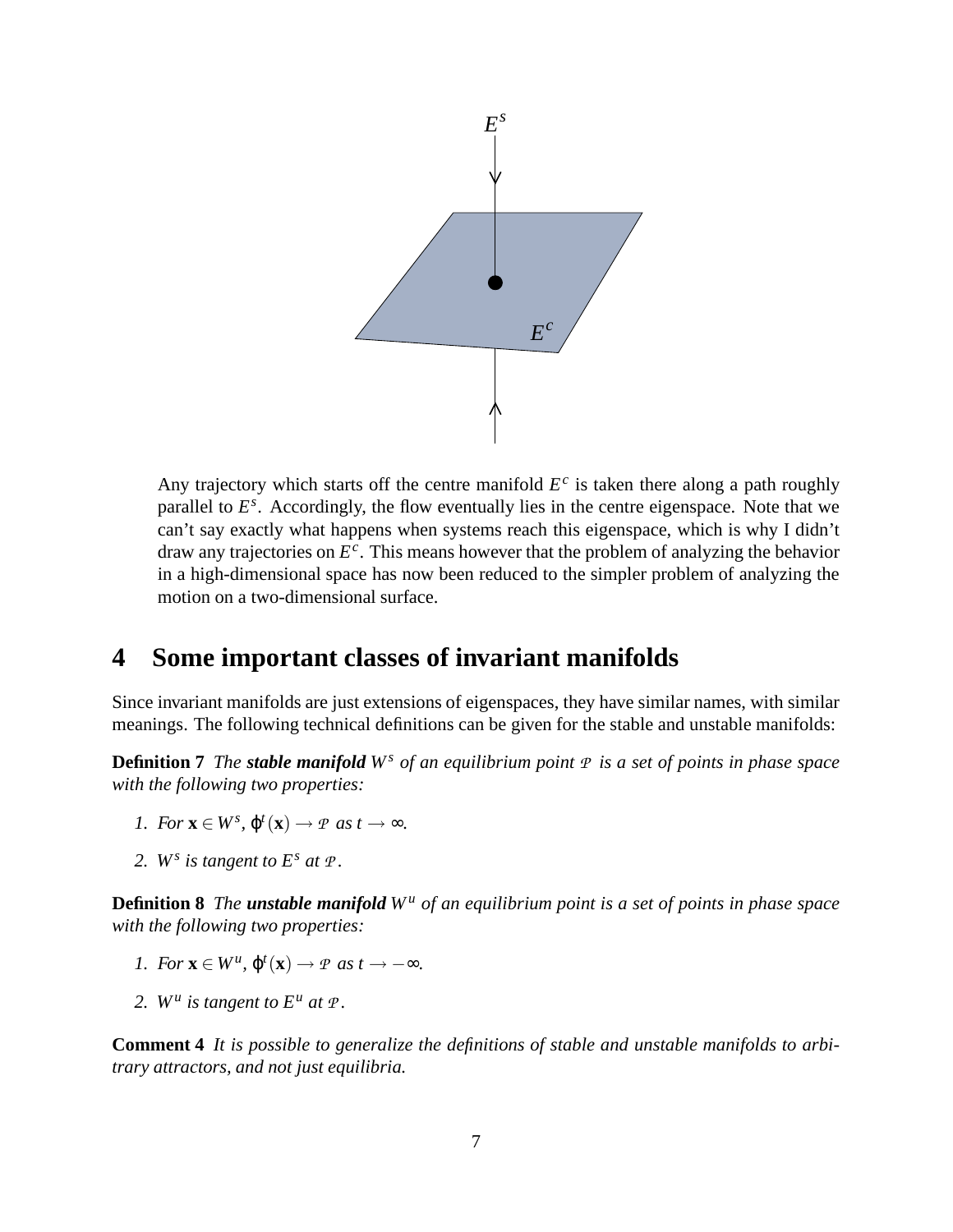**Comment 5** *Note that in both of the above definitions, we talk of manifolds* of an equilibrium point*. Each equilibrium point or, in general, attractor of a dynamical system, will have its own set of manifolds. It is, technically, meaningless to speak of the stable or unstable manifold without specifying which attractorit belongs to, although people sometimes do that, letting the reader infer from context exactly what is meant.*

**Comment 6** *Note that the above definitions don't invoke the properties of invariance or of differentiability directly. However, stable and unstable manifolds defined this way must be invariant, differentiable manifolds. I'll let you think about that one.*

The definition of a centre manifold is trickier. We want this manifold to become tangent to the centre eigenspace near the equilibrium point, but we don't know how the system behaves in the centre manifold any more than we knew what was supposed to happen in the centre eigenspace, so we can't use stability to define this manifold as we did with the stable and unstable manifolds.

**Definition 9** *The centre manifold of an equilibrium point P is an invariant manifold of the differential equations with the added property that the manifold is tangent to E <sup>c</sup> at P.*

This is a weaker definition than those of the stable and unstable manifolds. Accordingly, *the centre manifold is not unique*. To see why this is, consider the following sketch of the flow for a planar system with a stable and a centre manifold:



The stable manifold is the unique trajectory which runs into the stable eigenspace. However, our definition allows *any* of the other trajectories to be called a centre manifold: They are invariant manifolds since they are trajectories, and they all become tangent to  $E^c$  as they approach the equilibrium point. That being said, they all collapse onto a particular trajectory, which is shown here as being identical to *E <sup>c</sup>* but which could curve away from this line. In some sense, the other trajectories are "ordinary" centre manifolds while the central one is "The Centre Manifold". The problem with the classical definition given above is that it applies generally to systems with any manifold structure. However, the centre manifold is mostly useful in systems in which there are no eigenvalues with positive real parts, i.e. in systems with no unstable eigenspace. If there is an unstable eigenspace, the equilibrium point is unstable, and it probably doesn't matter that there are zero eigenvalues. However, as argued earlier, if the system only has stable and centre eigenspaces, then all the interest is on the behavior in the centre eigenspace.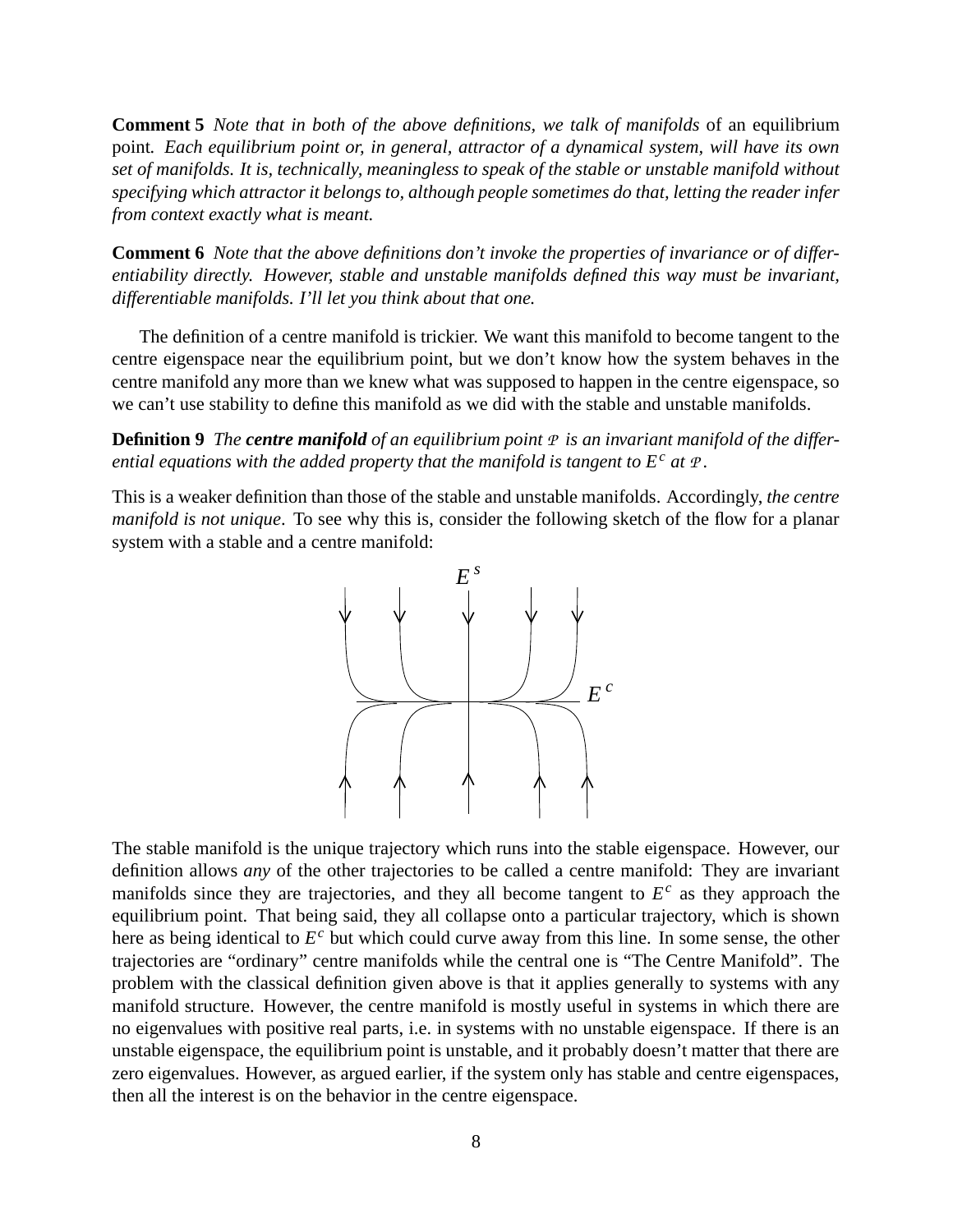Let us therefore consider the case which interests us most. Suppose that none of the eigenvalues of the Jacobian matrix of an equilibrium point have positive real parts, and that some of the eigenvalues have zero real parts. Then the following **centre manifold theorem** holds:

**Theorem 1** *In some neighborhood U of the equilibrium point, there exists a unique centre manifold*  $W^c$  *such that, for any*  $\mathbf{x} \in U$ ,  $\varphi^t(\mathbf{x}) \to W^c$  *as*  $t \to \infty$ *.* 

**Comment 7** In this case,  $t \rightarrow \infty$  is just a sneaky way of avoiding having to make estimates of how *long it takes for trajectories to collapse to the manifold. In practice, it's often relatively quick.*

The centre manifold theorem guarantees the kind of behavior seen in the diagram above for systems which have a centre and no unstable manifold. Following the reasoning of example 3.2, we can conclude that we just need to analyze the behavior in  $W<sup>c</sup>$  in order to figure out how the system behaves at long times.

Finally, we sometimes see dynamical systems lacking a centre manifold, but which still behave a bit as the centre manifold theorem describes in that there is a low-dimensional manifold which attracts the trajectories faster than systems move toward the equilibrium point. This is usually due to the existence of a **slow manifold**. Slow manifolds occur in systems where the equilibrium point is stable (all eigenvalues of the Jacobian negative) but where some eigenvalues are much smaller than others in absolute value. The small eigenvalues lead to relatively slow movement toward the equilibrium point, while the fast eigenvalues are responsible for a rapid decay toward the slow manifold.

### **5 Applications of invariant manifolds**

Both of the following examples involve centre manifolds, but the principles for calculating at least local approximations to other kinds of invariant manifolds are much the same.

#### **5.1 The Lindemann mechanism revisited**

The rate equations for the Lindemann mechanism are

$$
\dot{a} = -a^2 + \alpha ab, \n\dot{b} = a^2 - \alpha ab - b.
$$

We found previously that the Jacobian at the equilibrium point  $(0,0)$  was

$$
\mathbf{J}^* = \left[ \begin{array}{cc} 0 & 0 \\ 0 & -1 \end{array} \right].
$$

The eigenvalues are  $\lambda_0 = 0$  and  $\lambda_1 = -1$ . This is thus a system with a centre manifold. We will now use centre manifold theory to determine the stability of the equilibrium point, a task which is beyond the reach of stability analysis.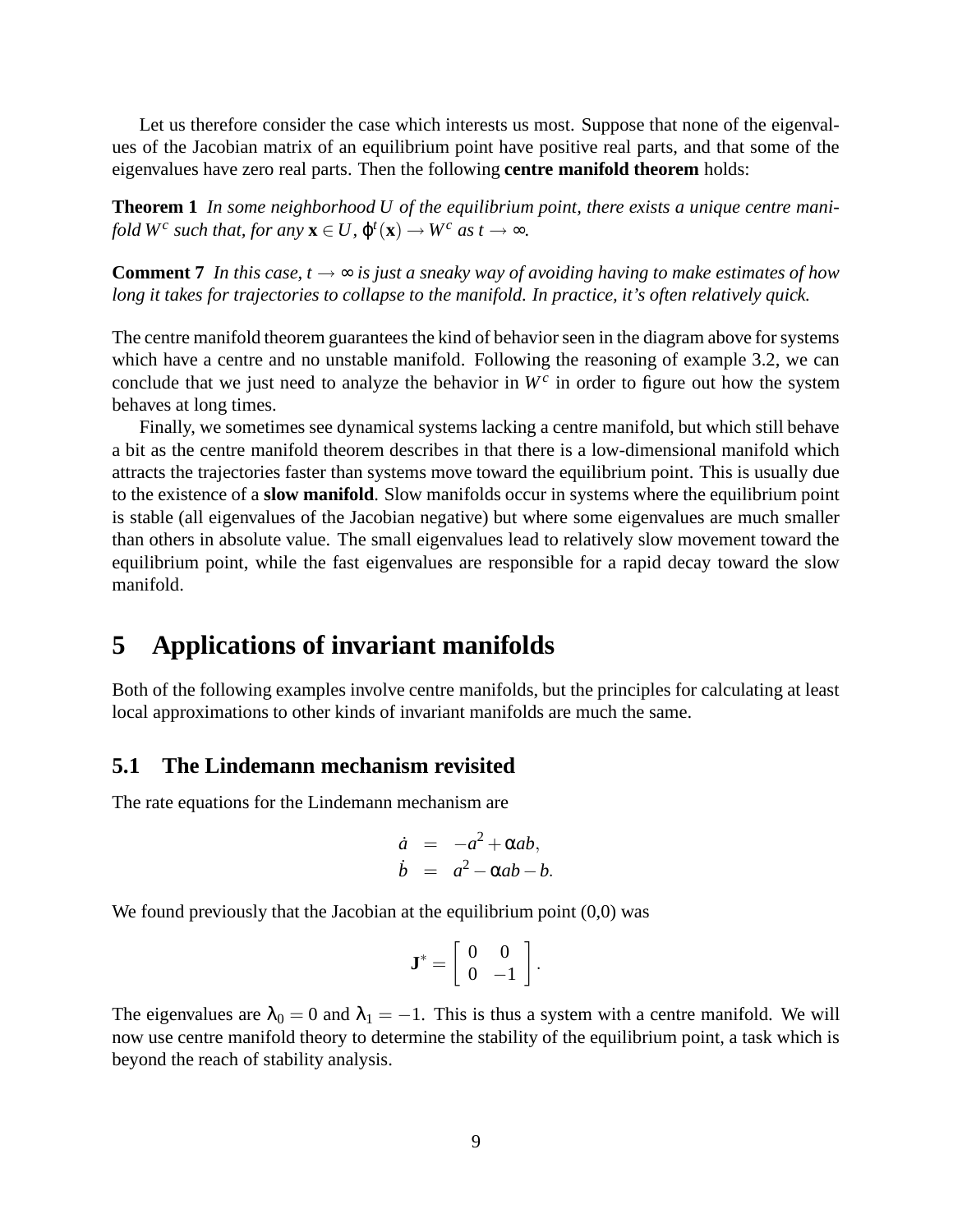First, we determine the eigenvectors of **J**<sup>\*</sup>. The eigenvectors satisfy  $\mathbf{J}^* \mathbf{e}_i = \lambda_i \mathbf{e}_i$ , or  $(\lambda_i \mathbf{I} - \mathbf{I})$  $(\mathbf{J}^*)\mathbf{e}_i = 0$ . For  $\lambda_0$ , we get  $\overline{a}$ 

$$
\left[\begin{array}{cc} 0 & 0 \\ 0 & 1 \end{array}\right] \left[\begin{array}{c} e_{01} \\ e_{02} \end{array}\right] = 0,
$$

from which we conclude that  $e_{02} = 0$ , i.e. that  $\mathbf{e}_0 = (1,0)$  (or any multiple thereof). Similarly, for  $\lambda_1$ ,

$$
\left[\begin{array}{cc} -1 & 0 \\ 0 & 0 \end{array}\right] \left[\begin{array}{c} e_{11} \\ e_{12} \end{array}\right] = 0,
$$

which implies that  $\mathbf{e}_1 = (0,1)$ . The two eigenvectors in this case happen to be the two coordinate axes. This is, of course, not generally true, nor is it normally the case that the eigenvectors are orthogonal to each other.

The centre manifold will therefore approach the equilibrium point along the *a* axis. It should therefore be possible to write an equation for the centre manifold of the form  $b = b(a)$ . On the other hand, we would run into trouble if we wrote  $a = a(b)$ , since the manifold would be vertical at the equilibrium point. Given such an equation, we could write

$$
\dot{a} = -a^2 + \alpha ab(a) \tag{4}
$$

for the slow evolution along the centre manifold. Because the equilibrium point is at (0,0) and the centre manifold enters the equilibrium point at a slope of zero, we know that the Taylor expansion of  $b(a)$  is of the form

$$
b = b_2 a^2 + b_3 a^3 + O(a^4). \tag{5}
$$

The symbol  $O(a^4)$  indicates that the next term in the expansion, which we aren't writing down, would be proportional to  $a^4$ . This means that  $\alpha ab(a) = O(a^3)$ . Thus, on the centre manifold near the equilibrium point,

$$
\dot{a} = -a^2 + O(a^3). \tag{6}
$$

Let us review what we have learned. First, our equilibrium point has a stable and a centre manifold. Motion parallel to the stable manifold rapidly leads to the centre manifold, because components off the manifold are damped out at a rate proportional to  $e^{\lambda_1 t} = e^{-t}$ . Once a system gets to the manifold, its motion is governed by equation 4, which reduced to 6 near the equilibrium point. For  $a > 0$ , it follows that the equilibrium point is stable. Amusingly, the equilibrium point is only **semi-stable**, as we see quite clearly here: If we take small, negative (unphysical) values of *a*, equation 6 still applies, but now trajectories move *away* from the equilibrium point. In other words, the equilibrium point is only stable from the right. This is pretty peculiar behavior, but then just about everything about the irreversible Lindemann mechanism is peculiar.

When we use a centre manifold argument to determine the stability of an equilibrium, we generally need to do more work than we have done here. It is not typically the case that we can determine the behavior on the manifold by inspection. Usually in fact, we have to use the manifold equation to determine the coefficients of the Taylor expansion 5, then substitute the resulting equation into 4 and simplify to determine the leading-order behavior of the rate. As an exercise, let's work out the coefficients  $b_2$  and  $b_3$ . The manifold equation for a planar system is

$$
\dot{b} = \frac{db}{da}\dot{a}.
$$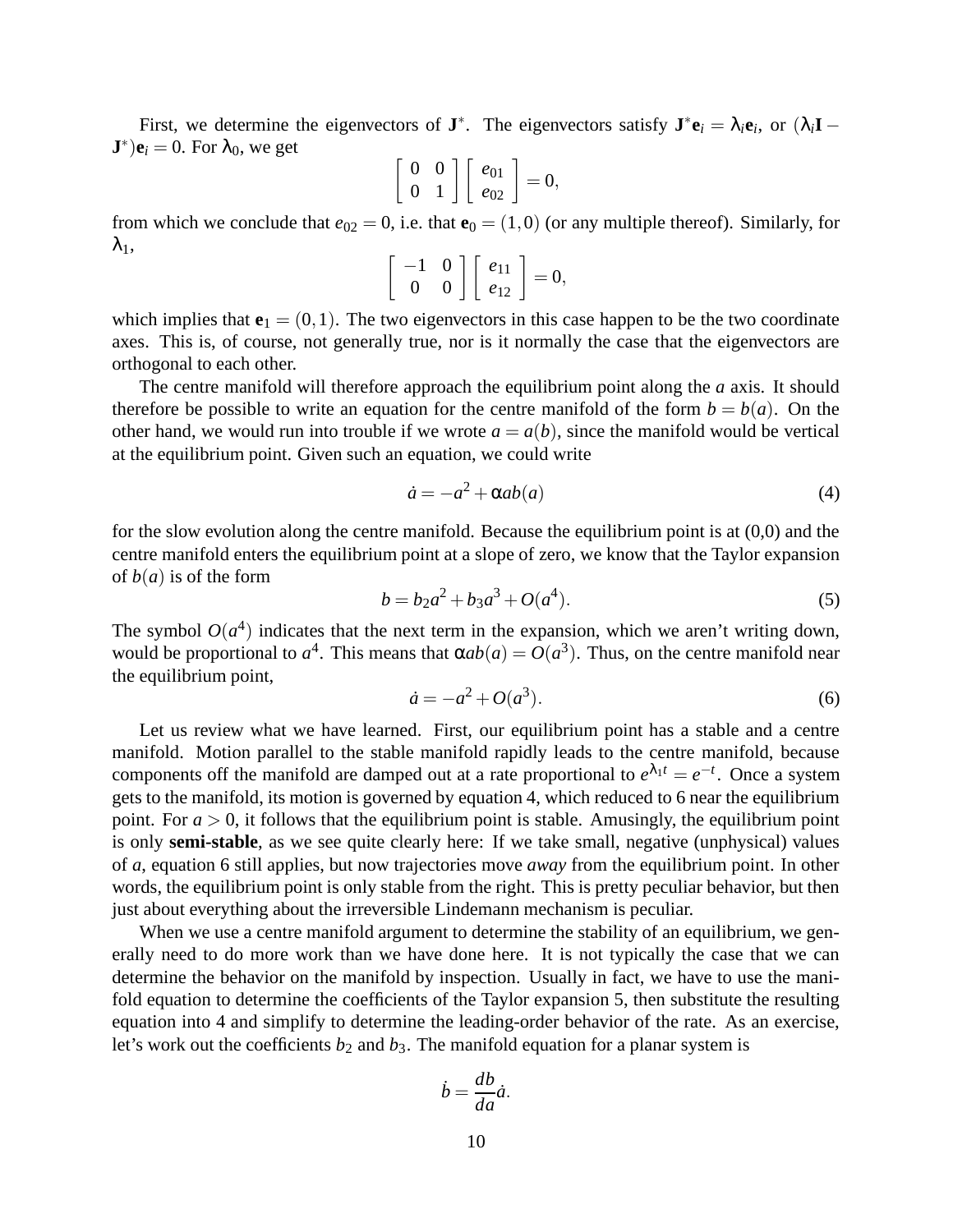Note that the partial derivatives in the general manifold equation become an ordinary derivative here since we're computing a one-dimensional manifold.

We can evaluate  $db/da$ , the derivative on the manifold, directly from our ansatz 5:

$$
\frac{db}{da} = 2b_2a + 3b_3a^2 + O(a^3).
$$

Note that I'm keeping track of the truncation order. This is always a good idea. If we're careful about this, we can be reasonably sure at the end that we haven't left out any terms which would contribute to the coefficients we're trying to calculate.

We now go back to the manifold equation, substituting in the rate equations, our ansatz for the manifold, and the derivative of *b* on the manifold:

$$
a^{2} - \alpha a \left[ b_{2} a^{2} + b_{3} a^{3} + O(a^{4}) \right] - \left[ b_{2} a^{2} + b_{3} a^{3} + O(a^{4}) \right]
$$
  
= 
$$
\left[ 2b_{2} a + 3b_{3} a^{2} + O(a^{3}) \right] \left\{ -a^{2} + \alpha a \left[ b_{2} a^{2} + b_{3} a^{3} + O(a^{4}) \right] \right\}.
$$

We now collect on one side in powers of *a*:

$$
a^2(1-b_2) + a^3(2b_2 - \alpha b_2 - b_3) + O(a^4) = 0.
$$

Since this equation must be valid for any value of *a*, the coefficients of each term must individually be equal to zero. Thus we get

$$
b_2 = 1.
$$
  
\n $b_3 = (2-\alpha)b_2 = 2-\alpha.$ 

#### **5.2 A simple AIDS model**

Consider the following set of dimensionless ODEs, which describe a very simple model for the spread of AIDS through two populations which have infrequent high-risk contacts: $2$ 

$$
\dot{c}_1 = -\alpha c_1 + p_1(c_1 + \beta_1 c_2), \tag{7a}
$$

$$
\dot{p}_1 = p_1(1 - c_1 - \beta_1 c_2), \tag{7b}
$$

$$
\dot{c}_2 = -\alpha c_2 + p_2(c_2 + \beta_2 c_1), \tag{7c}
$$

$$
\dot{p}_2 = p_2(1 - c_2 - \beta_2 c_1). \tag{7d}
$$

The details of this model can be studied from the original reference. Briefly,  $p_i$  represents the number of healthy individuals in subpopulation  $j$ , while  $c_j$  represents the number of contagious individuals. Terms in  $\alpha c_j$  represent increased mortality in the contagious group due to the disease. Terms of the form  $p_jc_k$  (whether  $j = k$  or not) represent the transmission of the disease from contagious individuals. Due to the assumptions of the model,  $\alpha > 0$  and  $0 < \beta_i < 1$ .

It is convenient to use Maple from here on. We start by defining the rate equations:

<sup>2</sup>M. R. Roussel, SIAM Rev. **39**, 106 (1997).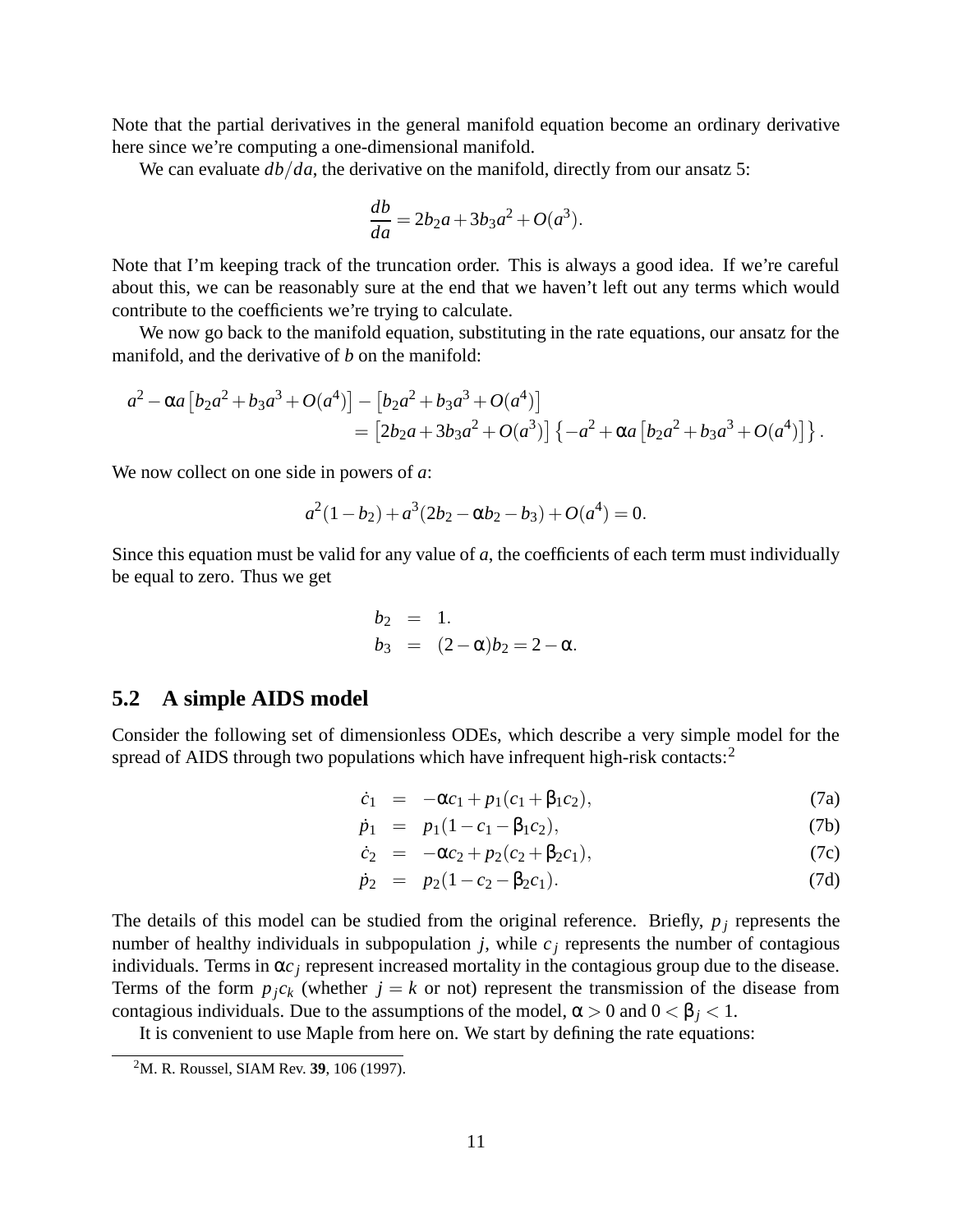```
> cldot := -alpha*c1 + p1*(c1+beta1*c2):
> p1dot := p1*(1-c1-betal*c2):
> c2dot := -alpha*c2 + p2*(c2+beta2*c1):
> p2dot := p2*(1-c2-beta2*c1):
```
We now solve for the steady states of the model:

```
> steady_states :=
   solve({cdot=0,p1dot=0,c2dot=0,p2dot=0},{c1,p2dot=0};steady_states := \{cI = 0, pI = 0, p2 = 0, c2 = 0\}, \{cI = 0, c2 = 1, pI = 0, p2 = \alpha\},\{p2 = 0, c2 = 0, pl = \alpha, cl = 1},{p2} =\alpha(-1+\beta2)-1+\beta 2\beta 1, c2 = \frac{-1 + \beta 2}{1 + \beta 2 \beta}-1+\beta 2\beta 1, p1 = \frac{\alpha(-1+\beta1)}{1+\beta 2\beta 1}-1+\beta 2\beta 1, c1 = \frac{-1 + \beta 1}{1 + \beta 2 \beta}-1+\beta 2\beta 1
```
There are four steady states. The first one corresponds to extinction of the entire population, the second and third to extinction of one subpopulation or the other, and the last to coexistence of both subpopulations.

We will now determine the stability of these four steady states. Note that in the linalg routines, you have to always keep the same order for the variables. I choose to list them in the order  $(c_1, p_1, c_2, p_2)$ . Any other order would do, provided you're consistent.

```
> with(linalg):
```
Warning, the protected names norm and trace have been redefined and unprotected

> J := jacobian([c1dot,p1dot,c2dot,p2dot],[c1,p1,c2,p2]);

$$
J := \begin{bmatrix} -\alpha + pI & cI + \beta 1c2 & pI\beta 1 & 0 \\ -pI & 1 - cI - \beta 1c2 & -pI\beta 1 & 0 \\ p2\beta 2 & 0 & -\alpha + p2 & c2 + \beta 2cI \\ -p2\beta 2 & 0 & -p2 & 1 - c2 - \beta 2cI \end{bmatrix}
$$

> J1 := map(x->subs(steady\_states[1],x),J);

$$
JI := \left[ \begin{array}{rrr} -\alpha & 0 & 0 & 0 \\ 0 & 1 & 0 & 0 \\ 0 & 0 & -\alpha & 0 \\ 0 & 0 & 0 & 1 \end{array} \right]
$$

The eigenvalues of a diagonal matrix are just the diagonal elements. In this case, the eigenvalues are therefore  $-\alpha$  (twice) and 1 (twice). The positive eigenvalues make the extinction fixed point unstable. (Phew!)

 $> J2 := map(x->subs(steady_states[2], x), J);$ 

$$
J2 := \left[ \begin{array}{cccc} -\alpha & \beta 1 & 0 & 0 \\ 0 & 1 - \beta 1 & 0 & 0 \\ \alpha \beta 2 & 0 & 0 & 1 \\ -\alpha \beta 2 & 0 & -\alpha & 0 \end{array} \right]
$$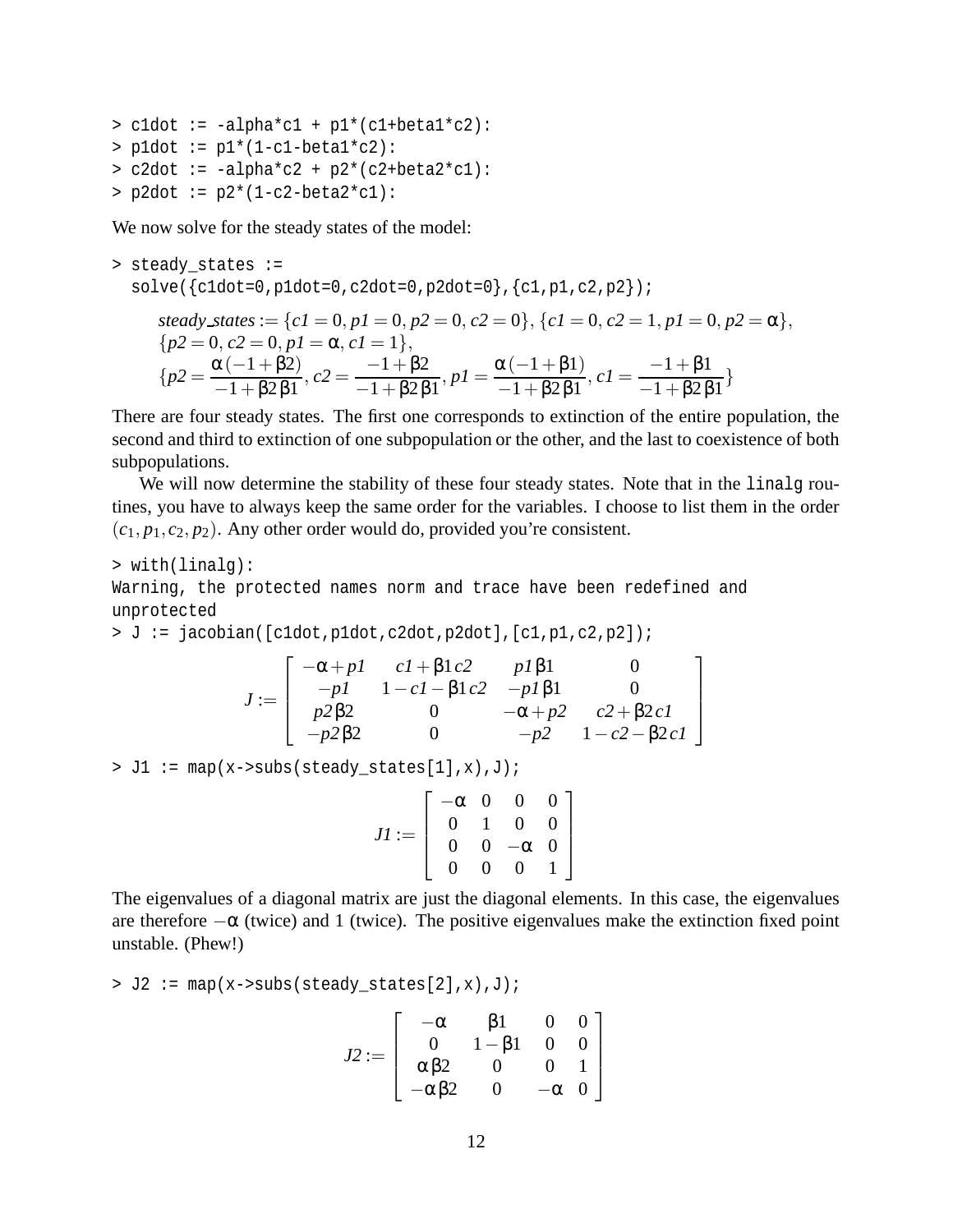> eigenvals(J2);

$$
-\alpha,\,1-\beta1,\,\sqrt{-\alpha},\,-\sqrt{-\alpha}
$$

Since  $\beta_1 < 1$ , the second eigenvalue is positive, so this steady state, in which population 1 becomes extinct, is also unstable. I won't do the calculation for the third steady state, but it shouldn't surprise you, given the symmetry of the model, that it's unstable too.

The final steady state leads to a slightly more complex, but still tractable problem. I won't show the matrix *J*4, the Jacobian evaluated at the fourth steady state. It's computed like the others, and its form doesn't suggest anything in particular. I'll just go straight to calculating the characteristic polynomial:

$$
> J4 := \text{map}(x->subs(\text{steady\_states}[4], x), J):
$$
\n
$$
> factor(charpoly(J4, lambda));
$$
\n
$$
\frac{(\alpha + \lambda^2)(2\lambda\alpha\beta2\beta1 + \alpha\beta1 - \lambda\alpha\beta1 + \alpha\beta2 - \lambda\alpha\beta2 - \alpha\beta2\beta1 - \alpha - \lambda^2 + \lambda^2\beta2\beta1)}{-1 + \beta2\beta1}
$$

The eigenvalues are roots of this equation. Thus, either the first term in the numerator is zero, or the second. The first term gives us a pair of purely imaginary eigenvalues:

$$
\lambda^c_\pm = \pm \sqrt{-\alpha}.
$$

We will therefore have a two-dimensional centre manifold associated with these eigenvalues. To see what the second term in the characteristic equation implies, collect it in powers of  $\lambda$ :

> collect(2\*lambda\*alpha\*beta2\*beta1+alpha\*beta1-lambda\*alpha\*beta1 +alpha\*beta2-lambda\*alpha\*beta2-alpha\*beta2\*beta1-alpha-lambdaˆ2 +lambdaˆ2\*beta2\*beta1,lambda);

$$
(-1+\beta2\beta1)\lambda^2+(2\alpha\beta2\beta1-\alpha\beta2-\alpha\beta1)\lambda+\alpha\beta1-\alpha+\alpha\beta2-\alpha\beta2\beta1
$$

Again, we're trying to find out the values of  $\lambda$  at which this equation equals zero. It won't change anything to multiply the whole equation by  $-1$ . I'll do that, and rearrange by hand a bit:

$$
\lambda^2(1-\beta_1\beta_2) + \lambda\alpha\left[\beta_1(1-\beta_2) + \beta_2(1-\beta_1)\right] + \alpha(1-\beta_1)(1-\beta_2) = 0.
$$

It should now be clear that all the coefficients in this equation are positive. You should convince yourself that, if a quadratic equation has only positive coefficients, the real parts of the roots are necessarily negative. Thus, these two eigenvalues (and their eigenvectors) are associated with the stable manifold.

The fourth equilibrium point therefore has a two-dimensional stable manifold and a twodimensional centre manifold. We can apply the centre manifold theorem again, which says that, eventually, the system will collapse onto the centre manifold so that we need only concern ourselves with the dynamics in this plane.

Let's compute the eigenvectors corresponding to the centre-manifold eigenvalues:

> eigenvectors(J4);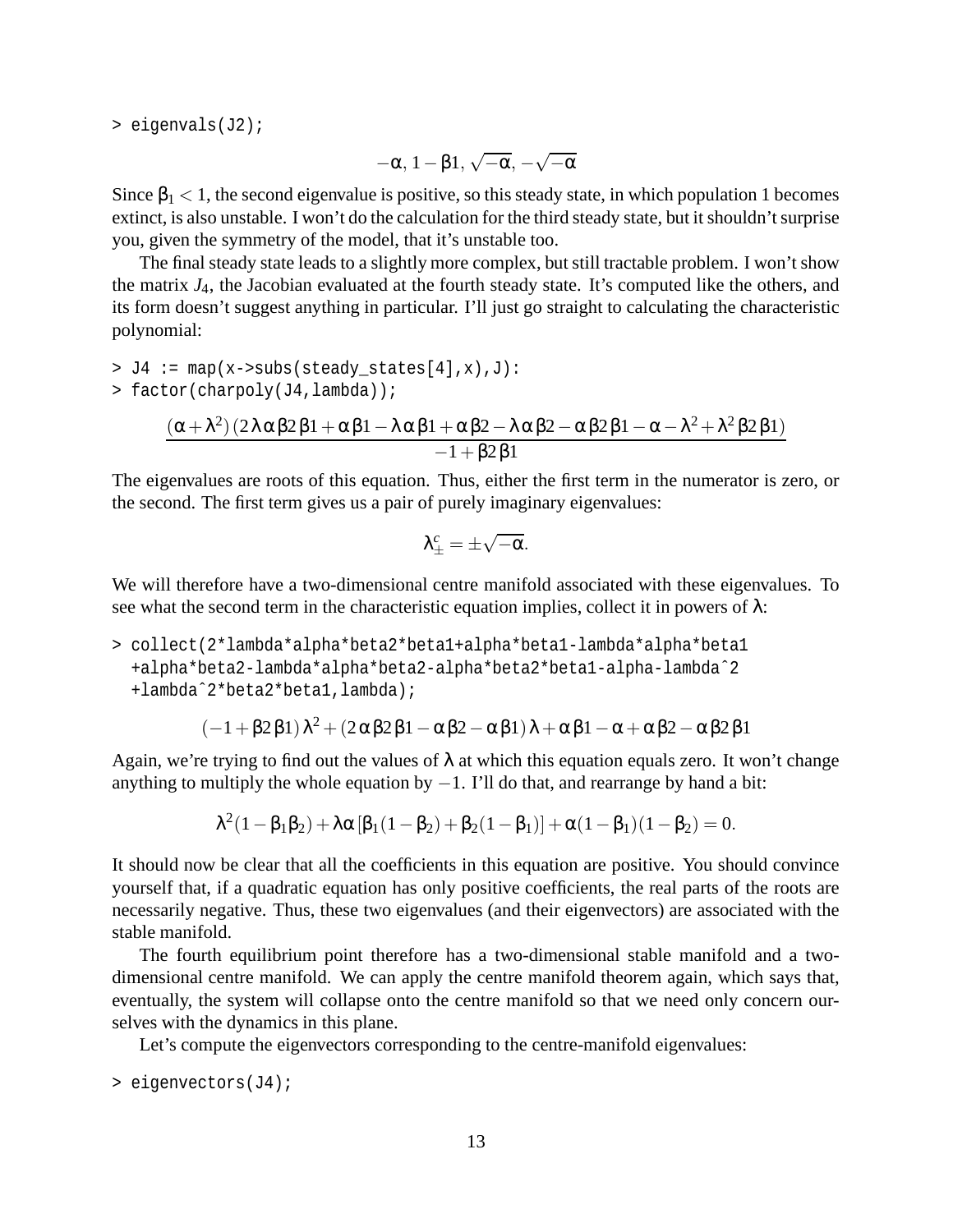This command calculates all the eigenvectors and eigenvalues. I'll only show the output corresponding to  $\lambda_{\pm}^{c}$ :

$$
[\sqrt{-\alpha},1,\{\left[-\frac{\sqrt{-\alpha}\left(-1+\beta1\right)}{\alpha \left(-1+\beta2\right)},\frac{-1+\beta1}{-1+\beta2},-\frac{\sqrt{-\alpha}}{\alpha},1\right]\}],\\ [-\sqrt{-\alpha},1,\{\left[\frac{\sqrt{-\alpha}\left(-1+\beta1\right)}{\alpha \left(-1+\beta2\right)},\frac{-1+\beta1}{-1+\beta2},\frac{\sqrt{-\alpha}}{\alpha},1\right]\}]
$$

In each line above, the first value is the eigenvalue, and the second is its multiplicity (how many different eigenvectors there are for this eigenvalue). The eigenvector itself appears after these two quantities. Note that the eigenvectors are of the form

$$
\pmb{e}_{\pm}^c = \left(\mp \frac{i\sqrt{\alpha}(1-\beta_1)}{\alpha(1-\beta_2)}, \frac{1-\beta_1}{1-\beta_2}, \mp \frac{i\sqrt{\alpha}}{\alpha}, 1\right).
$$

As was briefly mentioned in comment 3, the basis of the centre eigenspace can be obtained simply by taking the real and imaginary parts of one of these vectors:

$$
\mathbf{e}_1 = \left(0, \frac{1-\beta_1}{1-\beta_2}, 0, 1\right),
$$
  
and 
$$
\mathbf{e}_2 = \left(\frac{1-\beta_1}{\sqrt{\alpha}(1-\beta_2)}, 0, \frac{1}{\sqrt{\alpha}}, 0\right).
$$

If we let  $\mathbf{x} = (c_1, p_1, c_2, p_2)$ , and call the steady state we're currently analyzing  $\mathbf{x}_4$ , then the centre eigenspace of this steady state can be written in the form

$$
\mathbf{x} = \mathbf{x}_4 + a_1 \mathbf{e}_1 + a_2 \mathbf{e}_2.
$$

Working through it in detail, we have

$$
c_1 = \frac{1 - \beta_1}{1 - \beta_1 \beta_2} + a_2 \frac{1 - \beta_1}{\sqrt{\alpha}(1 - \beta_2)}
$$
  
\n
$$
p_1 = \frac{\alpha(1 - \beta_1)}{1 - \beta_1 \beta_2} + a_1 \frac{1 - \beta_1}{1 - \beta_2}.
$$
  
\n
$$
c_2 = \frac{1 - \beta_2}{1 - \beta_1 \beta_2} + \frac{a_2}{\sqrt{\alpha}}.
$$
  
\n
$$
p_2 = \frac{\alpha(1 - \beta_2)}{1 - \beta_1 \beta_2} + a_1.
$$

We normally like to express manifolds and eigenspaces as explicit rather than parametric functions. In other words, we would prefer to write  $c_2 = g(c_1, p_1)$  and  $p_2 = h(c_1, p_1)$ . To do this, all we have to do is to eliminate  $a_1$  and  $a_2$  from the above equations. If we do, we get a very simple result:

$$
c_2 = \frac{1 - \beta_2}{1 - \beta_1} c_1, \tag{8a}
$$

and 
$$
p_2 = \frac{1 - \beta_2}{1 - \beta_1} p_1.
$$
 (8b)

.